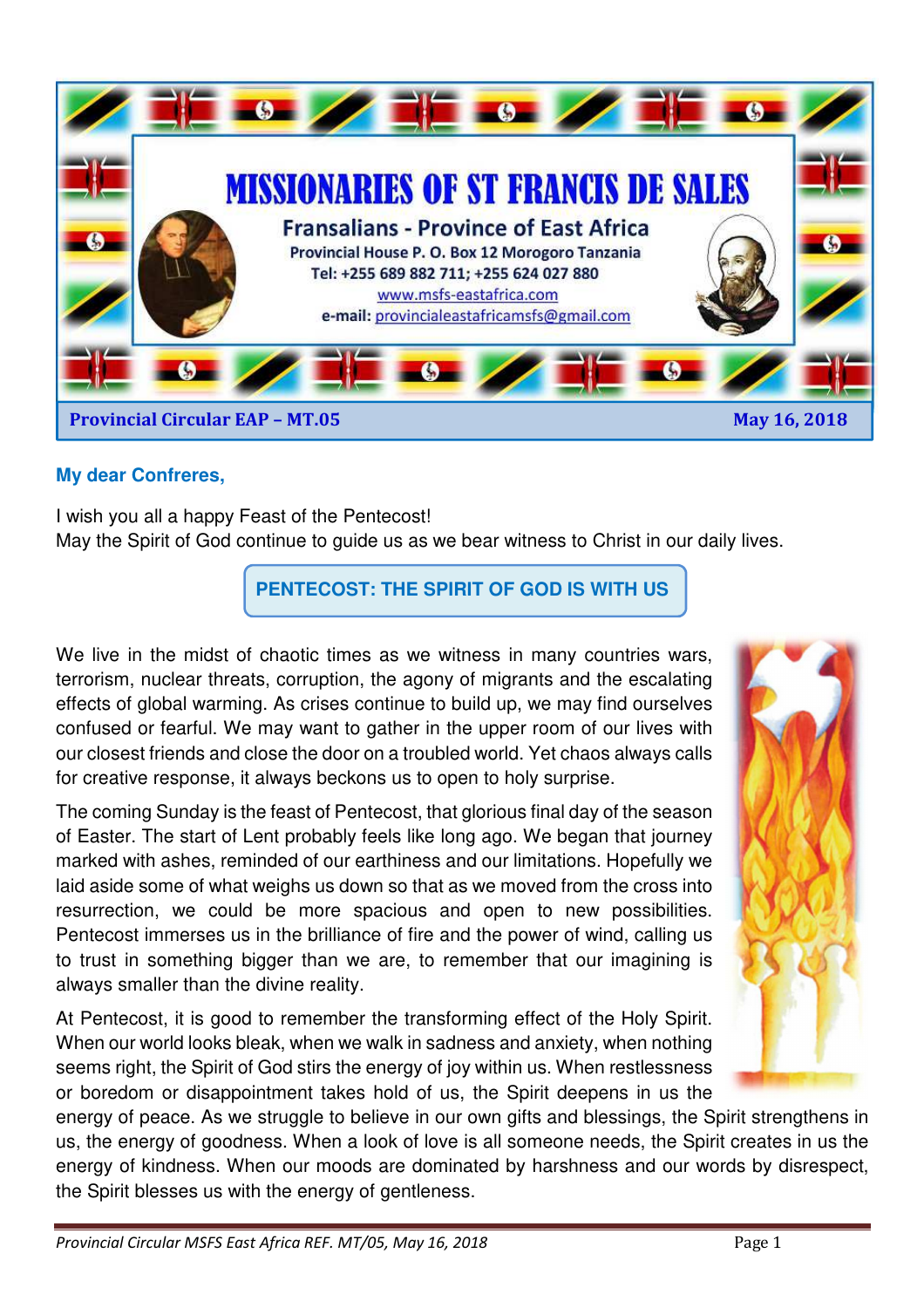Pope Francis tells us that the world needs men and women who are not closed in on themselves, but filled with the Holy Spirit. The world needs the courage, hope, faith and perseverance of Christ's followers. The world needs the fruits and the gifts of the Holy Spirit, as Saint Paul lists them: "love, joy, peace, patience, kindness, goodness, faithfulness, gentleness, self-control" (Gal 5:22). The gift of the Holy Spirit has been bestowed upon the Church and upon each one of us, so that we may live lives of genuine faith and active charity, that we may sow the seeds of reconciliation and peace. Strengthened by the Spirit – who guides us into the truth, who renews us and the whole earth, and who gives us his fruits – strengthened in the Spirit and by these many gifts, may we be able to battle uncompromisingly against sin, to battle uncompromisingly against corruption, which continues to spread in the world day after day, by devoting ourselves with patient perseverance to the works of justice and peace (Homily of Pope Francis on Pentecost Sunday 2015).

If we allow the Word of God to shape our lives, our choices, values, words, relationships and actions then Jesus and his message will be living realities in our lives and our world. We do not do this on our own. It is the action of the Spirit who lives in us. We are called to make space for that Spirit in our lives.

> Spirit of Light, let the fire of your wisdom burn brightly within us. Spirit of Silence, in the still moments may we be open to God's presence. Spirit of Courage, dispel the fear that lingers in our hearts. Spirit of Fire, engulf us with the passion of Christ's love. Spirit of Peace, help us to be attentive to God's Word in the world. Spirit of Joy, enthuse us to proclaim aloud the Good News. Spirit of Love, compel us to open ourselves to the needs of others. Spirit of Power, bestow the gifts of your strength upon us. Spirit of Truth, guide us to walk in the way of Christ. (Taken from Prayer for Parish Groups by D. Harrington and J. Kavanagh)

# **GENERAL CHAPTER XX**

We have completed two reflection papers and in the month of May and June, we are expected to study the third reflection paper and the suggestions from the individual confreres. Please reflect upon it as individuals, study it as a community and then as an apostolic community. Please send the report to the Provincial secretary before 25th of June, 2018.

## **MISSION FORUM MEETING**

A meeting of the Mission Forum of the Province of East Africa was held on 09.03.2018 at LCI, Arusha. The meeting began at 8.30 am with a word of welcome to the participants from Fr. Thomas Kochuparampil, the Councillor in charge of Mission and was followed by the opening prayer by Fr. Sebastian Nirappel, the Parish Priest of Bukene. In all, 14 confreres participated in the Sessions. The Forum elected Fr. Joseph Poikunnel as the Secretary of the Mission Forum. Fr. Provincial appreciated the confreres for their hard work and dedication in the parishes. However, he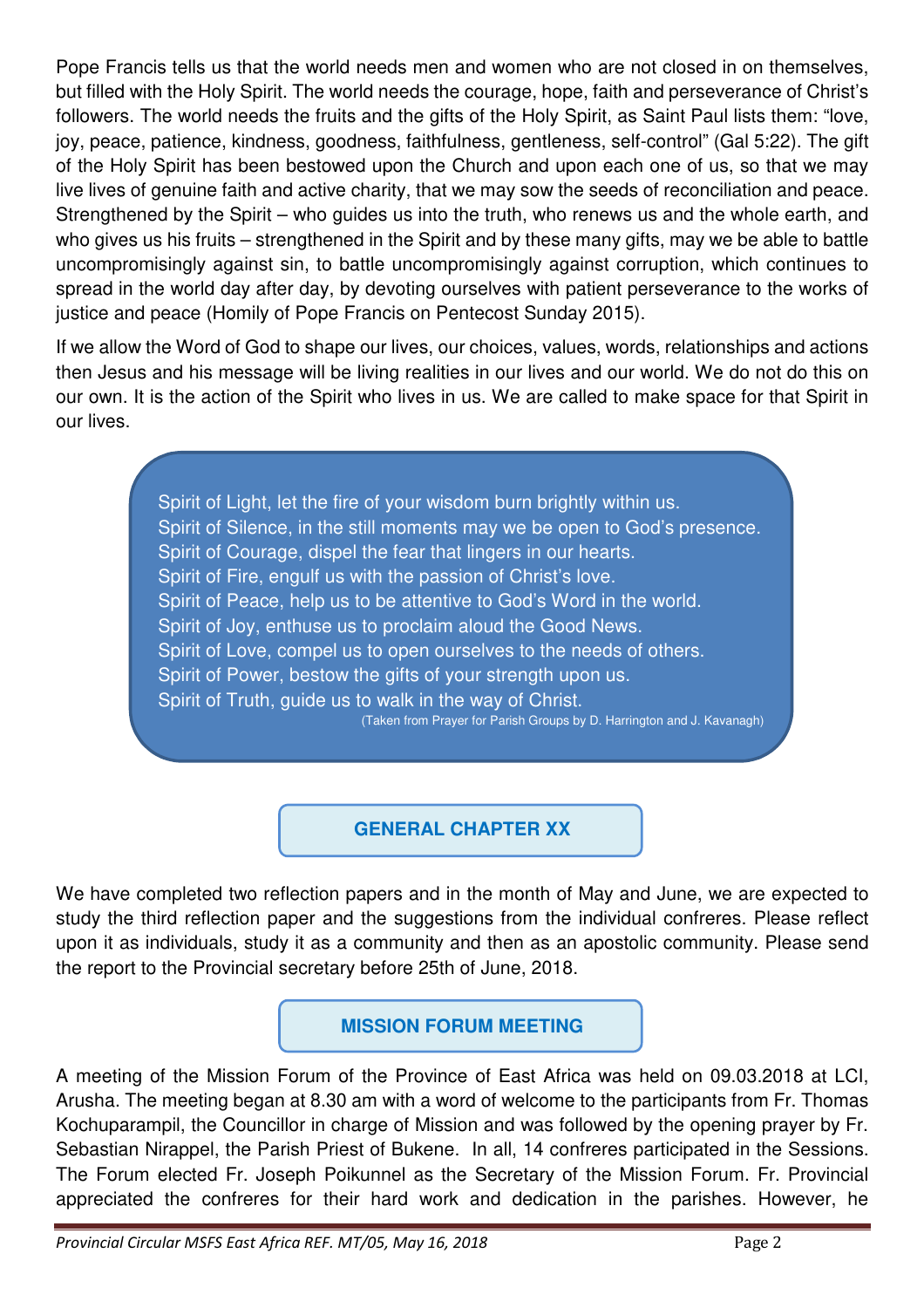emphasized our basic call and identity as Pastors of the Catholic Church and advised us to live with an identity as MSFS Pastor wherever we are. As a MSFS Pastor, we need to give fully to the mission, live as Pastor of the people and for the people. We are leaders with deep faith and should live an exemplary life based on the word of God. As Missionaries of St. Francis de Sales, we should have the qualities of gentleness and compassion for the sick. Introduce Fransalian Associates in all our Parishes. The following are some of the deliberations arrived at the meeting: 1. **I**ntroduce Mission Preaching Team according to the Mermerian Model. 2. Introduce Common Yearly Pastoral Plan taking into consideration the Pastoral Plan of the respective Dioceses. 3. Intensify the Family Apostolate, Promote devotion to St. Francis de Sales and Fr. Mermier and look for vocations in our Parishes for our Congregation. 4. Draft of the Pastoral Statutes to be completed without delay. 5. Disseminate Salesian Literature through translation of the Introduction to Devout Life and other booklets to Kiswahili. 6. The participants were also of the opinion that whenever new missions are taken up a proper study has to be undertaken so that our missionary involvement will be successful and it will benefit the Church.

(Reported by Fr. Thomas Kochuparampil, PCICM)

## **FORMATION FORUM MEETING**

Formation Forum meeting of the East Africa Province was held on 10<sup>th</sup> March, 2018 at LCI, Arusha. The meeting started with a word of welcome and prayer by the councillor in-charge of formation at 9.00 am. In his opening message, Provincial, Rev. Fr. Mathew Thazhathukunnel, emphasized following points of importance in the formation programmes: the need to differentiate between religious and diocesan way of life, especially practicing of the evangelical councils without compromise; missionary thrust must be given importance throughout the formation; the human and psychological formation must be given due importance and the formators should be examples for the formees, particularly with regard to prayer, punctuality, community life, etc. The forum deliberated a number of important matters pertaining to formation such as intensifying vocation promotion in East Africa and preparing a common calendar. Minor seminary formation is to last two years from the academic year 2018-2019, and graded formation syllabus has to be followed. It was also decided to publish a Journal by the Msfs Scholastics from LCI and Kola study house as a joint venture, to organize more seminars on Salesian Spirituality, to initiate the preaching ministry team (theology students) focusing on the guidelines given by the general administration and to organize more seminars giving importance to human formation, pastoral guidance etc.

(Reported by Fr. Thomas Kochalumchuvattil, PCICF)

## **STEWARDSHIP FORUM**

A meeting of Stewardship Forum was held on 14<sup>th</sup> and 15<sup>th</sup> of May 2018. Fr. Augustine Mangat, the General Bursar guided the meeting with an orientation paper, in which he explained about the management and mobilization of resources. He pointed out the necessity of managing the finances properly with greater accountability and transparency. He also introduced FAST (Financial Accountability System of Transparency) to the members. The Forum also discussed the draft of the Provincial Statutes. The Forum suggested to the Provincial administration to establish a Province Stewardship Committee and Province Land Commission. It also suggested to start internal auditing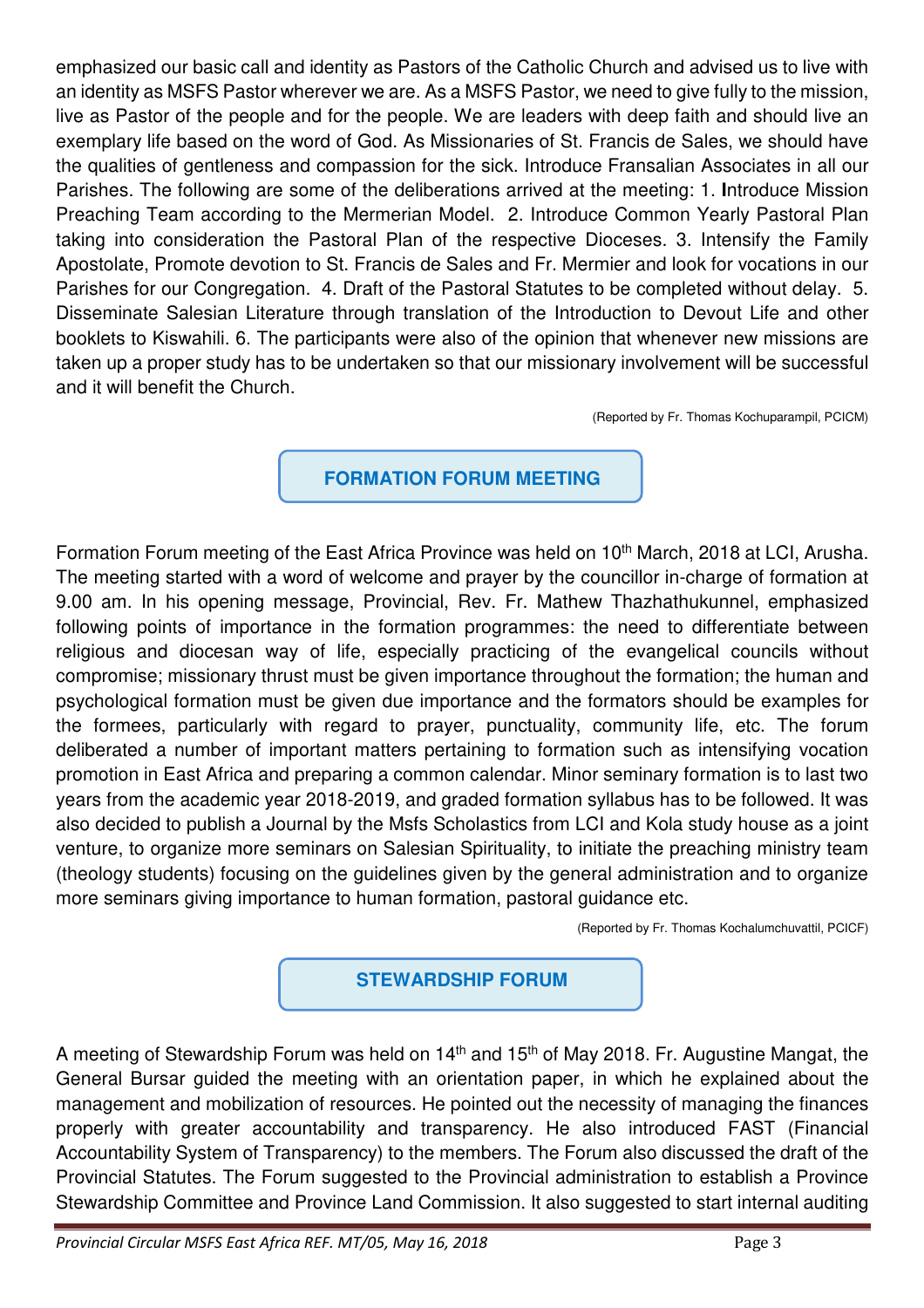and immediate implementation of Quick Book accounting system in all communities. Fr. Provincial in his message reminded that we are all stewards who are to be transparent, diligent and prudent in the management of finances and other temporal goods entrusted to our care.

(Fr. Jose Eriyanickal, Provincial Bursar)

**FR. ABRAHAM MULLENKUZHY TURNS 80**



Fr. Abraham Mullenkuzhy, who was born on 13<sup>th</sup> July 1938 is in his eightieth year. He has been a priest for fifty five years. He began his ministry as a teacher at our Philosophate at Nilambur. After this he worked in St. Aloysius school Visakhapatnam and then in SFS School Nizamabad and also LRG School Anantapur. While in school he has received an award for the best teacher. There after he became the first Regional Superior and first Vice Provincial of the North East India Region and Vice Province respectively. He also served as the Professor and Rector at Suvidya College, Bangalore and Rector of Minor Seminary at Thamaraserry, Kerala. He was the Provincial of North East India Province from 2002 to

2008. He is in LCI since 2010 and is a gift of God for LCI. He is a full time teacher in all the departments of LCI, and serves also as Vice Rector and Spiritual Director at LCI.

The community, ever grateful for his joyful presence, celebrated his 80<sup>th</sup> Birthday on 16<sup>th</sup> April. The Community prayerfully wishes him **ad multos annos**!

**SACERDOTAL SILVER JUBILARIANS**

Fr. Jose Eriyanickal, Fr. Johnson Kallidukil, Fr. Jacob Thekkekara and Fr. Tomichen Perumanoor have begun their Sacerdotal Silver Jubilee year. They were ordained priests in 1994. We thank God for our confreres who had been serving the Church in East Africa for the last 25 years. They have contributed immensely for the growth and development of our Missions in East Africa. They were instrumental in establishing several Mission centres/schools/institutions in our Province. Despite various challenges, they remained ever faithful to their call as missionaries in East Africa. My dear Jubilarians, we thank you for your commitment and love for our missions in East Africa. We assure you our prayers as you begin the Silver Jubilee year. May the good Lord continue to bless you all abundantly in your priestly ministry at the service of the people of God in Africa.

## **HEARTY CONGRATULATIONS DEAR FATHERS!**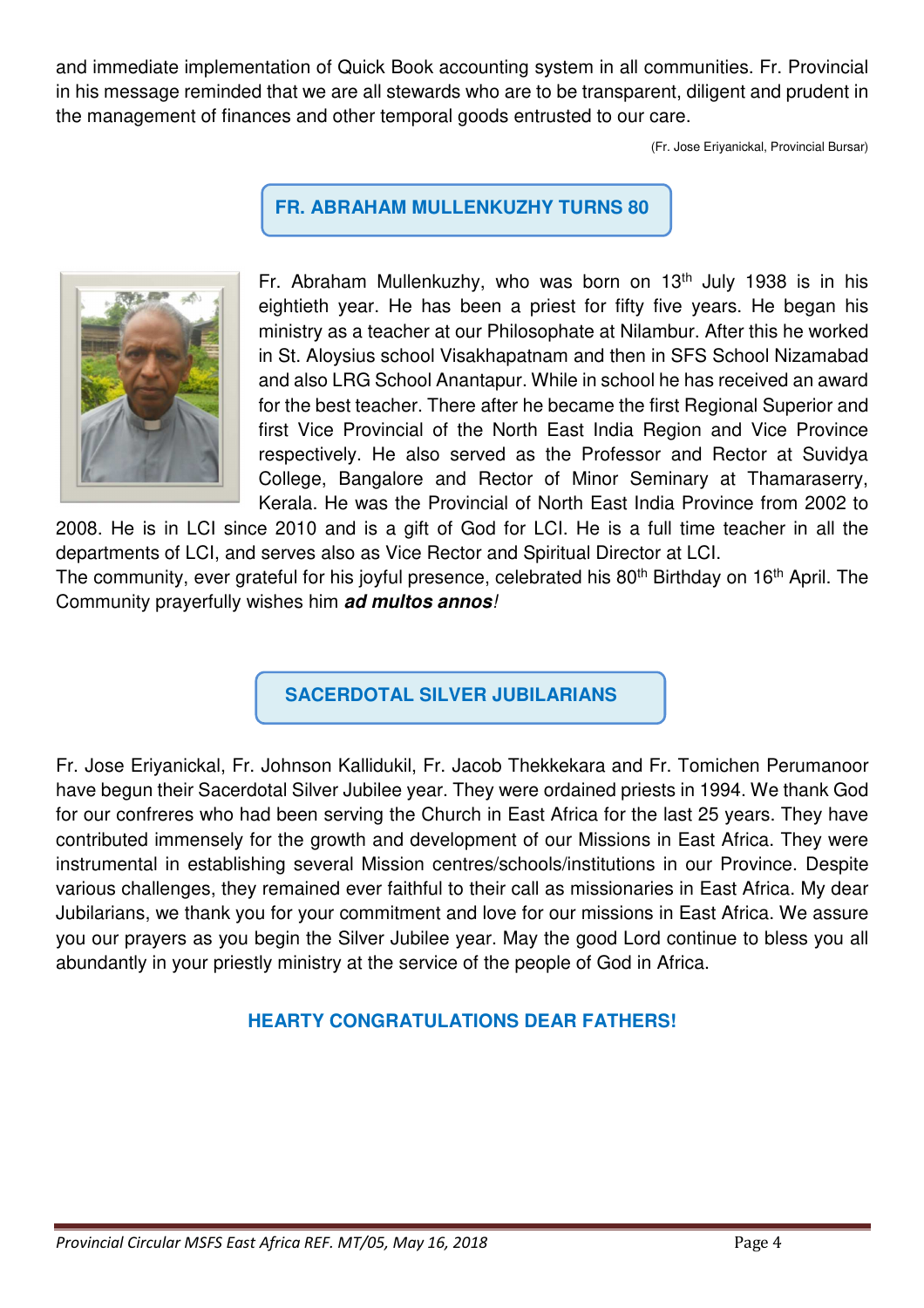**Fr. Joseph Eriyanickal** was born on 12<sup>th</sup> September, 1965 at Mutholy, Kerala, India. His parents are Mr. Abraham Mathew and Mrs. Elikutty. He joined SFS Seminary, Ettumanoor in 1981. He did his Novitiate in Salesianum, Visakapatnam and made his First Vows on 15<sup>th</sup> December 1985. He pursued his Philosophical Studies in Suvidya College from 1986- 1989. He did his Theological studies at St. Peter's Pontifical Institute for Philosophy and Theology, Bangalore, and made his Final Vows in the year 1992. He was ordained a priest on 18<sup>th</sup> April 1994. After his ordination he came to Tanzania on 29<sup>th</sup> June 1994.

Upon completion of the language course in Lutheran Language Center, he was appointed as the Assistant Parish Priest of St. Anthony's Catholic

Church, Itaga. In 1997 he was appointed as the Parish Priest of Mbulu Catholic Parish in Kahama Diocese. He was designated to open St. Francis de Sales Vocational Training Centre, Mwakata in 2000 and served as its founding Director until 2005, when he was elected as the Provincial Bursar of the MSFS East Africa Province. After the completion of his service as Provincial Bursar for two terms, he was appointed as the Superior of Angamaly Community in India. He was appointed as the Priest-in-Charge of St. Joseph's Catholic Church and manager of St. Joseph's Vocational training Centre and St. Francis de Sales Secondary School, Mlolongo in Machakos Diocese, Kenya in 2015. In the year 2017 he was once again elected as Provincial Bursar of MSFS East Africa Province.

**Fr. Johnson Michael Kallidukil** was born on 18th April, 1966 at Venappara, Kerala, India. He is the son of Mr. Micheal Kallidukil and Mrs. Annakutty. He finished his Primary education at Little Flower Primary School, Venappara from 1971 to 1978, and Secondary School at Sacred Heart High School, Thiruvampady from 1978 to 1981. Upon completion of his secondary schooling he joined SFS Seminary, Ettumanoor in 1981. He did his canonical year of Novitiate in 1985 and made his First Vows on 15<sup>th</sup> December 1985 in Salesianum, Visakapatnam. He pursued his Philosophical Studies in Suvidya College, Bangalore from 1986-1989. He did his regency 1990 in SFS Seminary, Ettumanoor and Theological studies at St. Peter's Pontifical Institute for Philosophy and Theology,

Bangalore, and made his Final Vows in the year 1992. He was ordained a priest on 21st April 1994 and came to Tanzania on 29<sup>th</sup> June 1994.

His first appointment was at Lububu Mission as Assistant Parish Priest and formator from 1994 to 1998. He was sent to Germany for his doctoral studies at Maximilian University of Wurzburg in 1998. After completing his studies in flying colours, he returned to Tanzania in 2002 and was appointed as formator at Fransalianum, MSFS Novitiate in Kibaha. He was appointed as the Rector and superior of Fransalian Study House, Director of Fransalian Communications and Priest-in-Charge of Mkambarani Mission in 2005. In 2010 he was appointed as Director of Lumen Christi Institute and Parish Priest of Maji ya Chai and Ngurdotto parishes. He was appointed as the third Provincial Superior of the Province of East Africa in 2011 and led the province for six years until 2017. Currently he is serving as the formator in Fransalianum MSFS Novitiate at Kibaha.



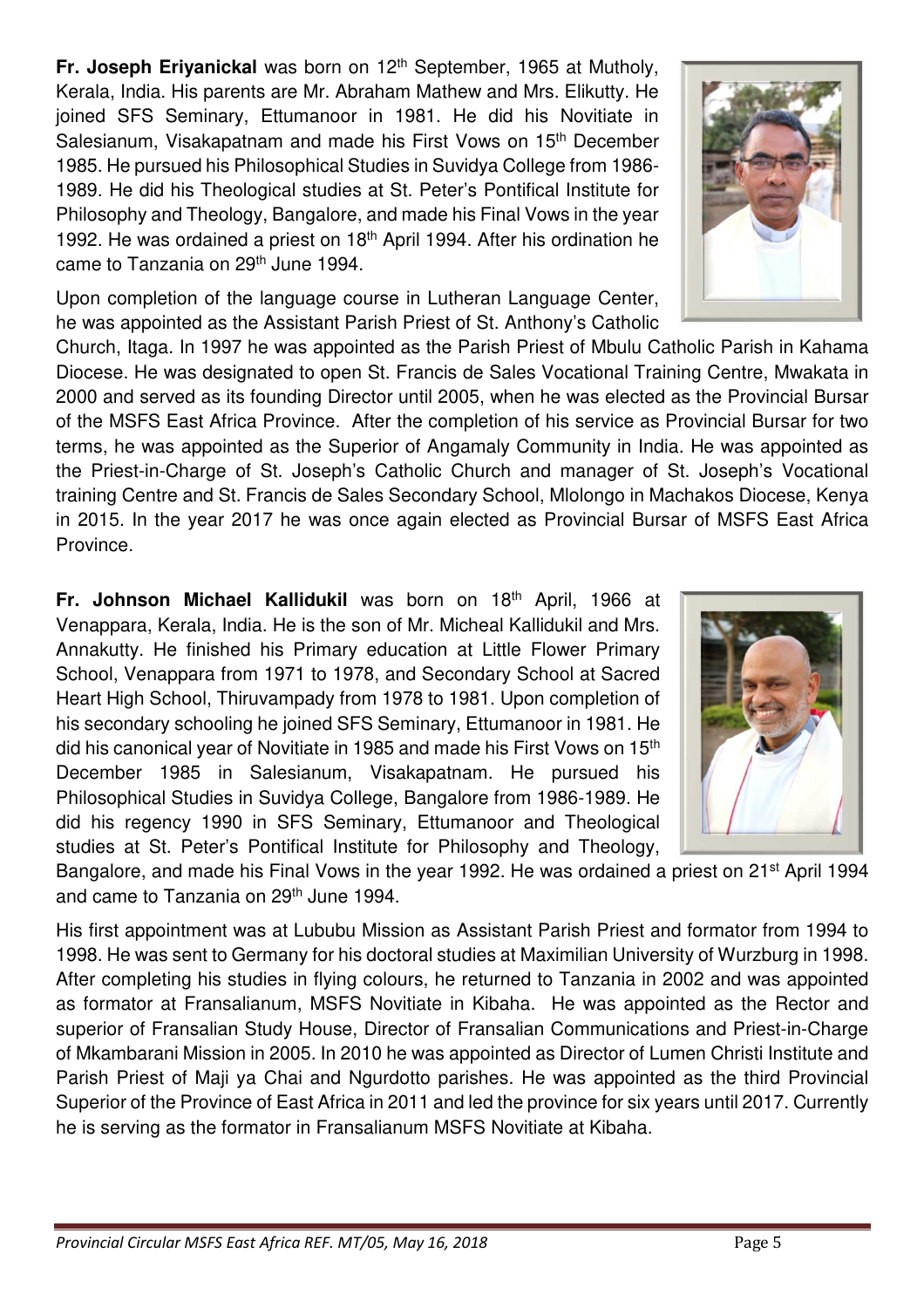**Fr. Jacob Thekkekara** was born on 4th March 1965 at Kodikulam, Kerala, India. His Parents are Chacko Varkey and Anna Chacko. He was baptized on 11<sup>th</sup> March, 1965 and received Confirmation on 10<sup>th</sup> May 1976. He finished his Primary and Secondary school studies at St. Mary's School Kodikulam. He joined SFS Minor Seminary, Ettumanoor, Kerala in 1981. After having completed his Novitiate at Salesianum, Visakapatnam, he made his First Profession on 15<sup>th</sup> December 1985. He completed his Philosophical studies in Suvidya College from 1986-1989. He did regency from 1989-1990 in Thelpara, Kerala. After the regency he opted to join the Tanzanian Mission and came to Tanzania in 1990.



He did his theological studies at St. Paul's Major Seminary at Kipalapala and

made his Final Vows on 08<sup>th</sup> December 1992 at St. Anthony's Catholic Church, Itaga. A year later he was ordained a deacon by Most Rev. Mario Mgulunde on 8<sup>th</sup> December 1993 at Lububu. He was ordained a Priest on 2<sup>nd</sup> July, 1994 at Kodikulam, India by Rt. Rev. George Punnakkottil, the Bishop of Kothamangalam.

His first appointment was as an Assistant Parish Priest of Mbulu Parish in Kahama diocese in 1994. He was the Rector of Aspirant House in Lububu from 1996-1997. From 1998-1999 he served as Vice-Rector and Vice-Principal at St. Francis de Sales Junior Seminary, Kihonda. Later from 2000 to 2005 he served as Rector and Principal of the same institute in Kihonda. In 2005, he was appointed as the Parish Priest of St. Michael Church, Chera, in the diocese of Meru, Kenya. In 2007 he was appointed as the Priest-in-Charge of St. Joseph's Catholic Church and manager of St. Francis de Sales Secondary School and St. Joseph's Vocational Training Centre in Mlolongo. There he undertook the construction of the Secondary School, a Marian Grotto and the extension of the Parish Church. In the year 2015 he was appointed as the parish Priest of Mary, Mother of Compassion Church at Mji Mpya in the Archdiocese of Dar es Salaam.

**Fr. Tomychan Perumanoor**, was born on 7<sup>th</sup> March, 1966 at Chempilavu, Kerala, India. He is the son of Mr. Chacko and Mrs. Rosamma. He was baptized on 14th March, 1966 and was christened as Thomas. He hails from Palai Diocese. He completed his schooling at Holy Cross UP School, Cheruppunkal, Kerala. He joined SFS Minor Seminary, Ettumanoor in 1981. He underwent Novitiate training at Salesianum, Visakapatnam and made his First Vows on 15-12-1986 and pursued his philosophical studies at Suvidya College from 1987-1990. After completing his philosophical studies he opted to join Tanzanian Mission and reached Tanzania in 1990. He was sent to St. Paul's Major Seminary at Kipalapala for his theology. He made his Final Vows on 08<sup>th</sup> December 1992 at St. Anthony's Catholic Church,

Itaga. A year later he was ordained a deacon by Most Rev. Mario Mgulunde on 8<sup>th</sup> December 1993 at Lububu. After completing his theological studies he was ordained a priest on 16<sup>th</sup> July, 1994 in his home parish by Rt. Rev. Joseph Pallickaprampil, Bishop of Pala.

His first appointment was as the Assistant Parish Priest of Itaga. A year later he was appointed as Local Bursar of St. Francis de Sales Junior Seminary, Kihonda. When the Tanzanian Region became a Province, he was elected as the first Provincial Bursar, an office which he held for six years up to 2002. While being a Provincial Bursar in 2000 he was also entrusted with the responsibility of providing spiritual assistance to Dumila - a substation, which later would become

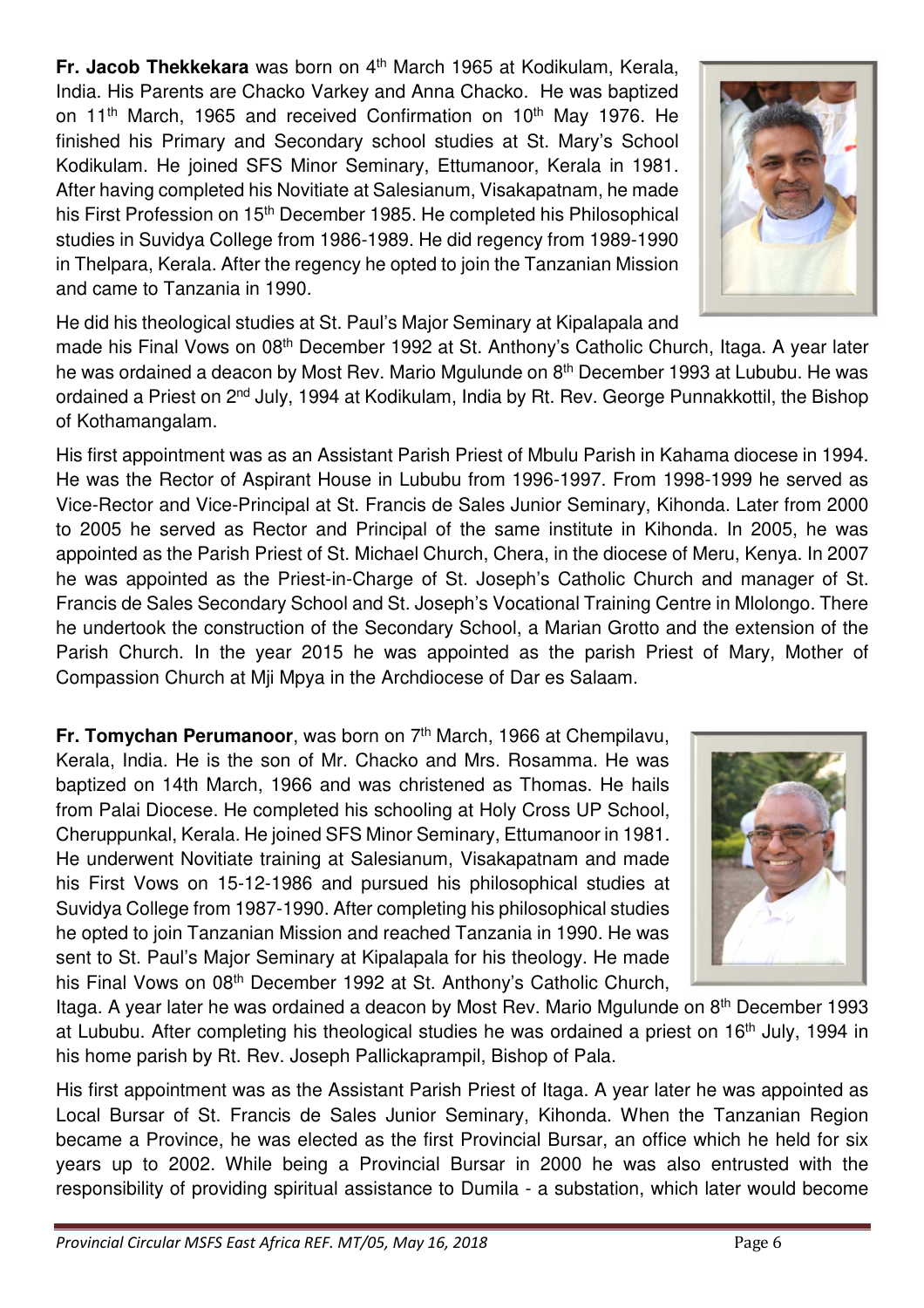St, Francis de Sales Parish, Dumila. In the year 2002 he was appointed as the Local Bursar of Fransalian Study House, Kola and continued to be the Parish Priest of St. Francis de Sales Parish, Dumila up to 2007. He was appointed as the Parish Priest of St. Anthony's Catholic Church, Itaga in 2007 and he served the people of God there up-to 2014. After a short Course on Spirituality in Philippines in 2015, he was appointed as the Administrator of Lumen Christi Institute, Maji ya Chai, Arusha and served St. Stephen, the Martyr Parish, Maji ya Chai as Assistant Parish Priest. In 2016 he was appointed as the Parish Priest of Maji ya Chai and continues to serve both as Administrator of LCI and Parish Priest of Maji ya Chai.

# **NEW SCHOOL AT DUMILA**



As Missionaries we believe that by providing quality education we can improve the intellectual, physical, emotional, and spiritual needs of our students and thereby ensure the development of our country. Fransalian Dumila Mission Pre & Primary School is such an initiative, begun within the premises of St. Francis de Sales Catholic Church on 24th January 2017 with 72 students. Towards the end of 2017 our province together with the support of our benefactor Mr. George

Shinners, Living Water International and Franco-Swiss Province has taken the task of constructing a Pre & Primary school in Dumila. The newly constructed school has nine class rooms, an entrance area, manager's office, staff room, library, toilets for staff and students, store for books, archives, well-built courtyard with stage and roof as assembly area for all the students, and kitchen facilities. The school has a conducive natural atmosphere and a beautiful environment as it is situated a little away from the main town. This newly began school is also blessed with all necessary facilities such as clean water supply, electricity, health care and spiritual care. At present we have 147 students that is 46 students in Baby class, 49 in Pre-primary I and 52 in Pre-primary II. There are also five teachers and five non-teaching staff. The blessing of the school is planned on the 29<sup>th</sup> of August, 2018.

(Report prepared by Fr. Joseph Poikunnel)

## **FRANSALIAN HEKIMA SECONDARY SEMINARY & FRANSALIAN HEKIMA EDUCATION CENTRE**

Lumen Christi Institute has established a new secondary school and an education centre for Form IV Re-sitting students. In Tanzania, 75% of the students are not completing their Form IV due to various reasons. Fransalian Hekima Education Centre offers them a one year intensive training and to enable them to re-write the National Examination. There are 26 students this year. Fransalian Hekima Seminary Secondary School is envisioned to offer quality education to students across the country.

There are 25 students in the first batch. The school has besides the administration block, thirteen class rooms, three science laboratories, Computer lab, library, reference room and an examination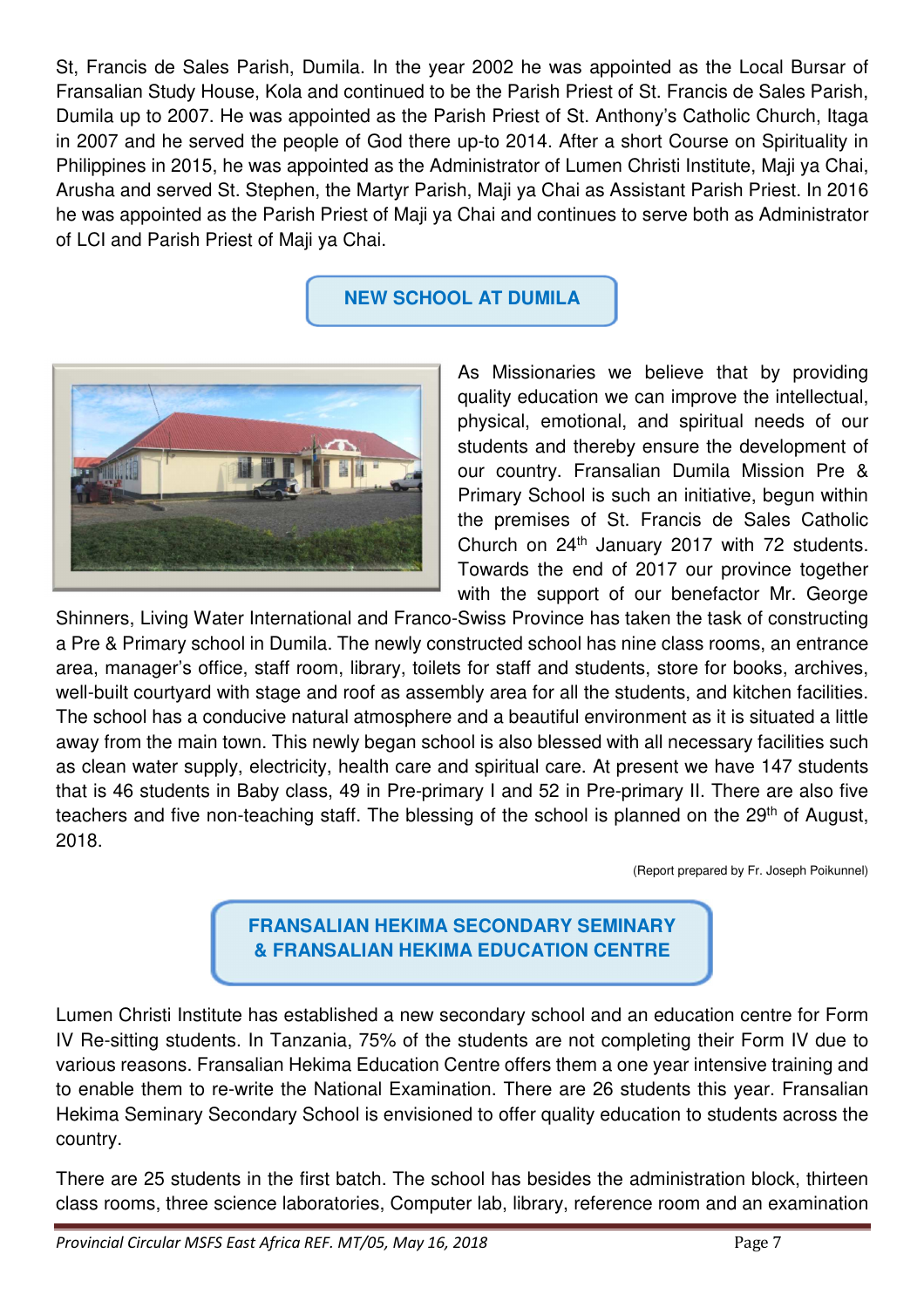hall. The school has also boarding facilities for 240 boys. The girls' hostel is run by the Sisters of Sacred Sciences (SSS). The school was blessed by Rev. Fr. Abraham Vettuvelil MSFS, our beloved Superior General on 8<sup>th</sup> of January, 2018. The hostel was blessed by Fr. Augustine Mangat MSFS, General Bursar, on 16<sup>th</sup> of May, 2018. We thank the English Province and the Franco-Swiss Province, Fr. S.L. Paul Foundation, our benefactors, various dioceses



and organizations in Europe for helping us to establish the school.

## **CONVOCATION AT LUMEN CHRISTI INSTITUTE**



The eighth convocation of LCI took place on 12<sup>th</sup> May 2018. Ms. Maria Eusebia Tapua Sulumide, Representative of the High Commissioner of Mozambiqe was the chief guest. The day's programme began with the solemn Eucharistic Celebration presided over by Rev. Fr. Mathew Thazhathukunnel, Provincial of East Africa and the delegate of the Superior General. The convocation programme began with a silent and sombre procession of nineteen graduating

students of Formators' Course and eight of our Philosophy students led by Fr. Devasia Manalel and Fr. Thomas Kochalumchuvattil, respectively to the podium. Fr. Devasia Manalel while welcoming the gathering highlighted the major activities of the formators training in LCI and Fr. Thomas Kochalumchuvattil, while introducing the graduating students stressed importance of Philosophy in our life. Fr. Mathew Thazhathukunnel, in his concluding remarks stressed the need to be integrated persons in our apostolate.

(Fr. Devasia Manalel)

# **CONGREGATIONAL RETREAT**

| June 6th evening (18hrs) to<br>June 11th evening                  | <b>Retreat I:</b> (preached by Fr. Mario D'Souza)          |
|-------------------------------------------------------------------|------------------------------------------------------------|
| July 23rd evening (18 hrs) to<br>July 28th evening                | <b>Retreat II:</b> (Preached by Fr. Binu Edathumparampil)  |
| August 6th evening to<br>August 11th evening<br>(For Scholastics) | <b>Retreat III:</b> (Preached by Fr. Binu Edathumparampil) |

Please bring breviary, alb and stole for the retreat.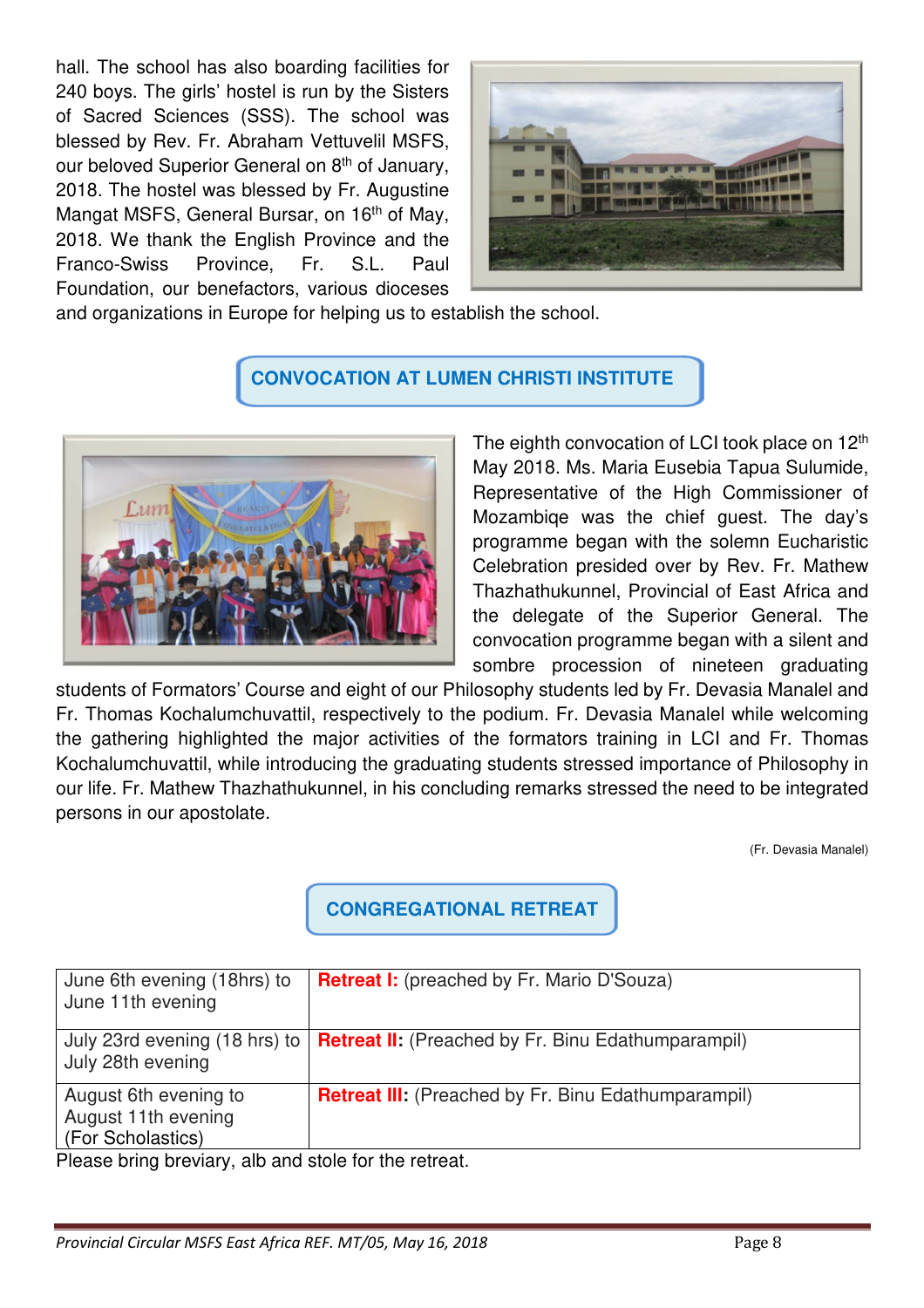## **ON-GOING FORMATION PROGRAMME**

We successfully conducted two On-going programmes. I thank Sr. Celine Jose UMI for facilitating it and I thank every confrere who participated in them. The third On-going Formation Programme is from July 30<sup>th</sup> to August 3<sup>rd</sup>, 2018 at LCI (Day of Arrival: August 29<sup>th</sup> before 19hrs.) The theme of the programme is **Skills in Pastoral Counselling and it will be animated by Fr. Binu Edathumparampil MSFS. It is arranged for** priests ordained from 1977 to 1999 and for confreres who could not attend previous On-going formation programmes.

# **OUR FORMATION PROGRAMMES IN JUNE AND JULY 2018**

| <b>Date</b>                                    | Programme                                  |
|------------------------------------------------|--------------------------------------------|
| June 12 <sup>th</sup> to July 12 <sup>th</sup> | Pre-Novitiate Programme at LCI             |
| July 13th                                      | <b>Pre-Novices travel to Novitiate</b>     |
| July 14th to 19th                              | <b>Retreat for Novices and Pre-Novices</b> |
| July 20th                                      | Initiation to Novitiate                    |
| July 20th                                      | Arrival of New Aspirants at Ndagani        |
| July 21st                                      | <b>First Profession</b>                    |
| 22 <sup>nd</sup> July                          | Arrival of Newly Professed brothers at LCI |

**Please note that the First Profession is on 21st of July 2018, at Mkuza Parish.** 

# **HEARTY CONGRATS TO FR. ZACHARIAH BUROFERO**

Fr. Zachariah Burofero has completed his doctoral studies in flying colours from the Salesian University, Rome. His doctoral thesis was: **Fullness of Life and Youth Ministry: A Pastoral Theological Perspective for the Renewal of Youth Ministry in Tanzania in the light of "African Vitalogy" and "The God-bearing Life".** His expertise in Catechesis and Youth Ministry will further strengthen our missionary endeavours in East Africa. Hearty Congratulations dear Fr. Zachariah! Hearty welcome back to the Province!

## **MALAWI MISSION**

South East India Province is planning to take up a mission in the diocese of Karonga, Northern Malawi. It is very close to Mbeya. The pioneers Fr. Soosai Sebastian and Bro. Winner are in Tanzania since December 2017. Fr. Soosai is having pastoral exposure in Ngurdoto and Bro. Winner is in Ipuli doing the regency. More priests from the Province are expected and also scholastics to strengthen the Malawi Mission. Hearty congratulations and welcome to our confreres of South East India Province for this new venture in to the African Missions.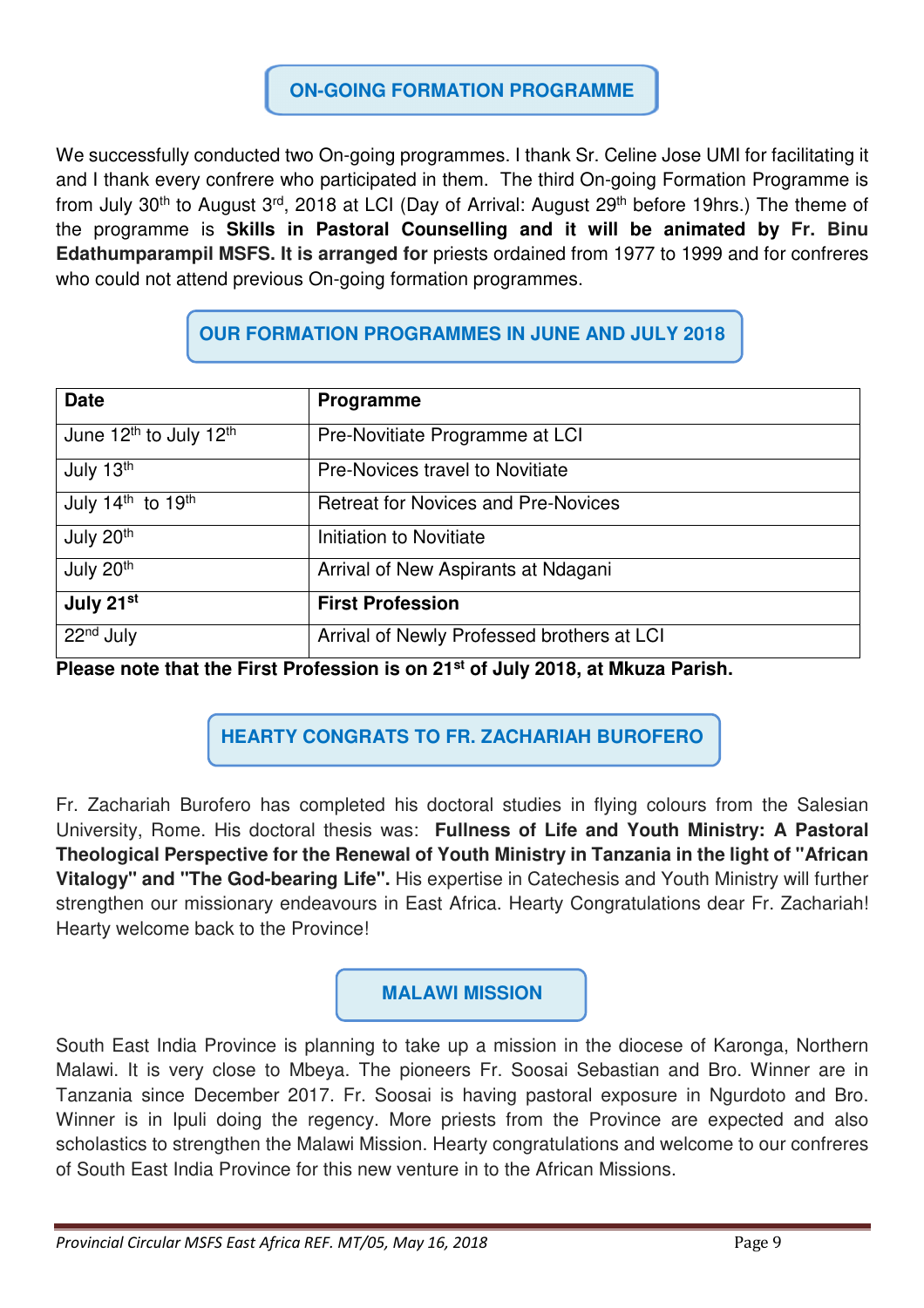## **HEARTY WELCOME TO REV. FR. BENNY KOOTANAL MSFS**

Rev. Fr. Benny Kootanal, the South West India Provincial is visiting the Novices and Scholastics of Tchad-Cameroon Mission in Tanzania. We wish Fr. Benny a pleasant stay with us.

**APPOINTMENTS AND TRANSFERS** 

**Fr. Johnson Kallidukil** is appointed as the Director of Novices with effect from 12<sup>th</sup> of July 2018.

**Fr. Jose Eriyanickal** is appointed as the Superior of the Provincial House Community with effect from 25th of May 2018.

**Fr. Charles Ouma** is appointed as the Superior and Rector of Fransalian Seminary, Ndagani with effect from July 15<sup>th</sup> 2018. He will be also the Director of the Pre-Novitiate Programme, which will be held from June 12<sup>th</sup> to July 12<sup>th</sup> at LCI.

**Fr. Zachariah Burefero** is appointed to Fransalian Community at Ngurdoto. He will reside in LCI from July 1<sup>st</sup> to November 30<sup>th</sup> to conduct the Catechetical Programmes there.

**Fr. Johnson Pathiyil**, who is doing his doctoral studies in Rome, will be a member of the new Fransalian Community at Schalnders, Bolzano, Italy.

### **Regency**

**Bro. Okoth Moses** is appointed for regency at Fransalian Community, Iyolwa.

**FORUM FOR YOUTH MINISTRY** 

The Provincial administration has decided to create a Forum for Youth Ministry in the Province at the recommendation of Mission Forum. The members of the Forum could be invited as resource persons for organizing youth seminars in the parishes. The following are the members of the forum:

- Fr. Zachariah Burefero (Convenor)
- Fr. Thomas Njue
- Fr. Lawrence Sebowa
- Fr. Stephen Mutisya

**PROMOTION OF SCHOLASTICS** 

The following scholastics are promoted to various stages of formation and renewal of vows:

### **Promotion to Priestly Ordination**

- 1. Dn. Francis Kyule
- 2. Dn. Martin Pendanath
- 3. Dn. Patrick Musyimi
- 4. Dn. Simon Nabende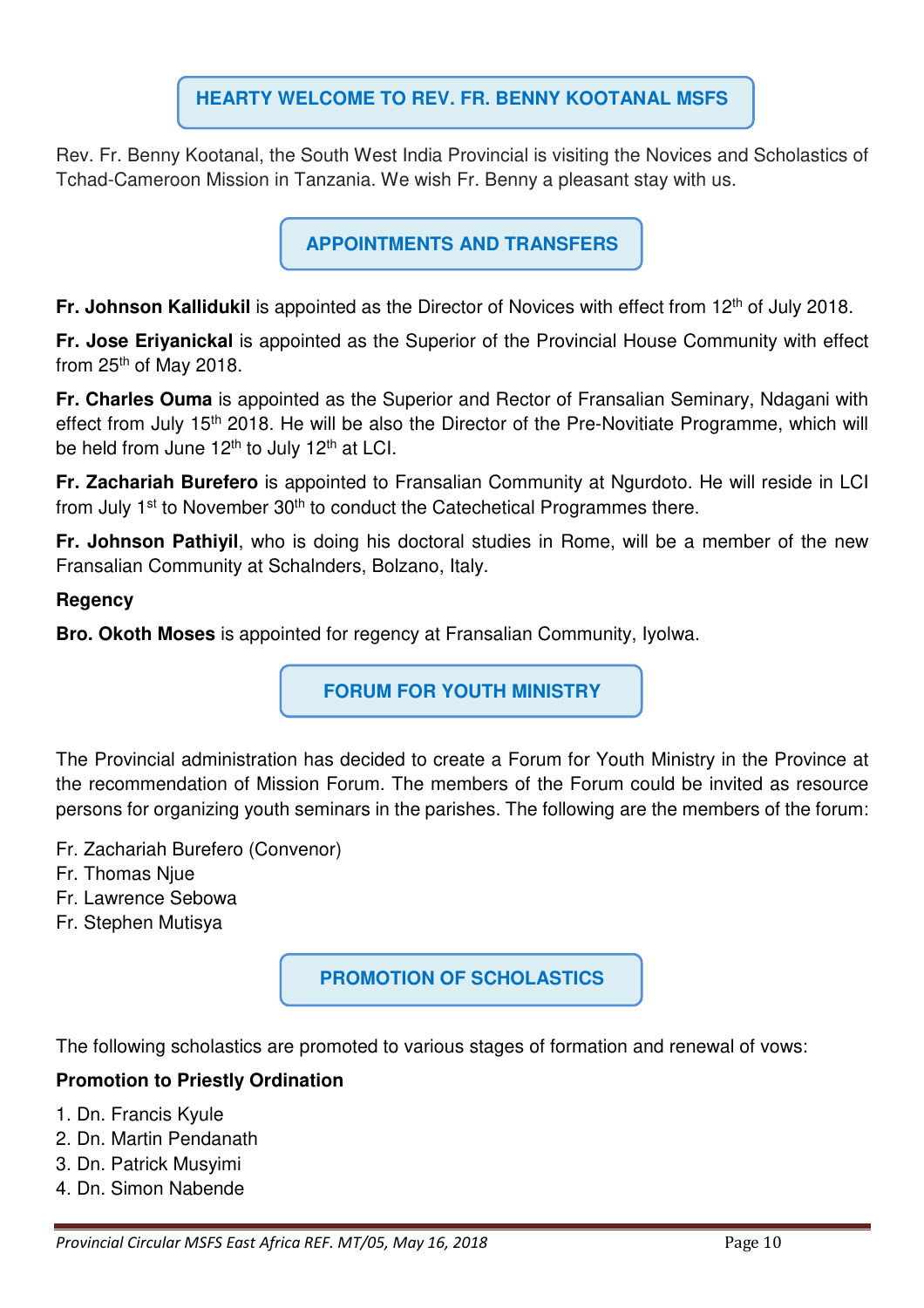### **Promotion to Diaconate**

1. Bro. Kenneth Maina Mwangi

### **Promoted to third year theology and renewal of vows**

- 1. Bro. Dennis Dindi
- 2. Bro. Gregory Mua Mutisya
- 3. Bro. Leonard Musembi Ngumbi
- 4. Bro. Michael Mwangi
- 5. Bro. Ssentamu Ruthitical

#### **Promoted to Second Year Theology and Renewal of Vows**

- 1. Bro. Brian Wasswa
- 2. Bro. Gonzaga Lubega
- 3. Bro. James Makuli
- 4. Bro. Joseph Ambogo

### **Promoted to First Year Theology and Renewal of Vows**

- 1. Bro. Avil Viegas
- 2. Bro. Edward Mgagi

#### **Promoted for Regency and Renewal of vows**

1. Bro. Okoth Moses

#### **Promoted to Third Year Philosophy and Renewal of Vows**

- 1. Bro. Collins Barasa Simiyu
- 2. Bro. Cosmos Clement Mungo
- 3. Bro. Fred Bwoba
- 4. Bro. Godwin Nanalo
- 5. Bro. Joseph Mwasa
- 6. Bro. Ronald Kumali

#### **Promoted to Second Year Philosophy and Renewal of Vows**

- 1. Bro. Linto Varghese
- 2. Bro. Dennis William Minja
- 3. Bro. Nyamweya Eric Nyabuga
- 4. Bro. Albert Momanyi Ombati

## **DEPARTURE FROM THE CONGREGATION**

The following scholastics have not been promoted to renew their vows and so will cease to be members of the Congregation.

- 1. Remijus Danda
- 2. Victor Mutuka
- 3. Ssengendo Joseph

We wish them all the best in their future life.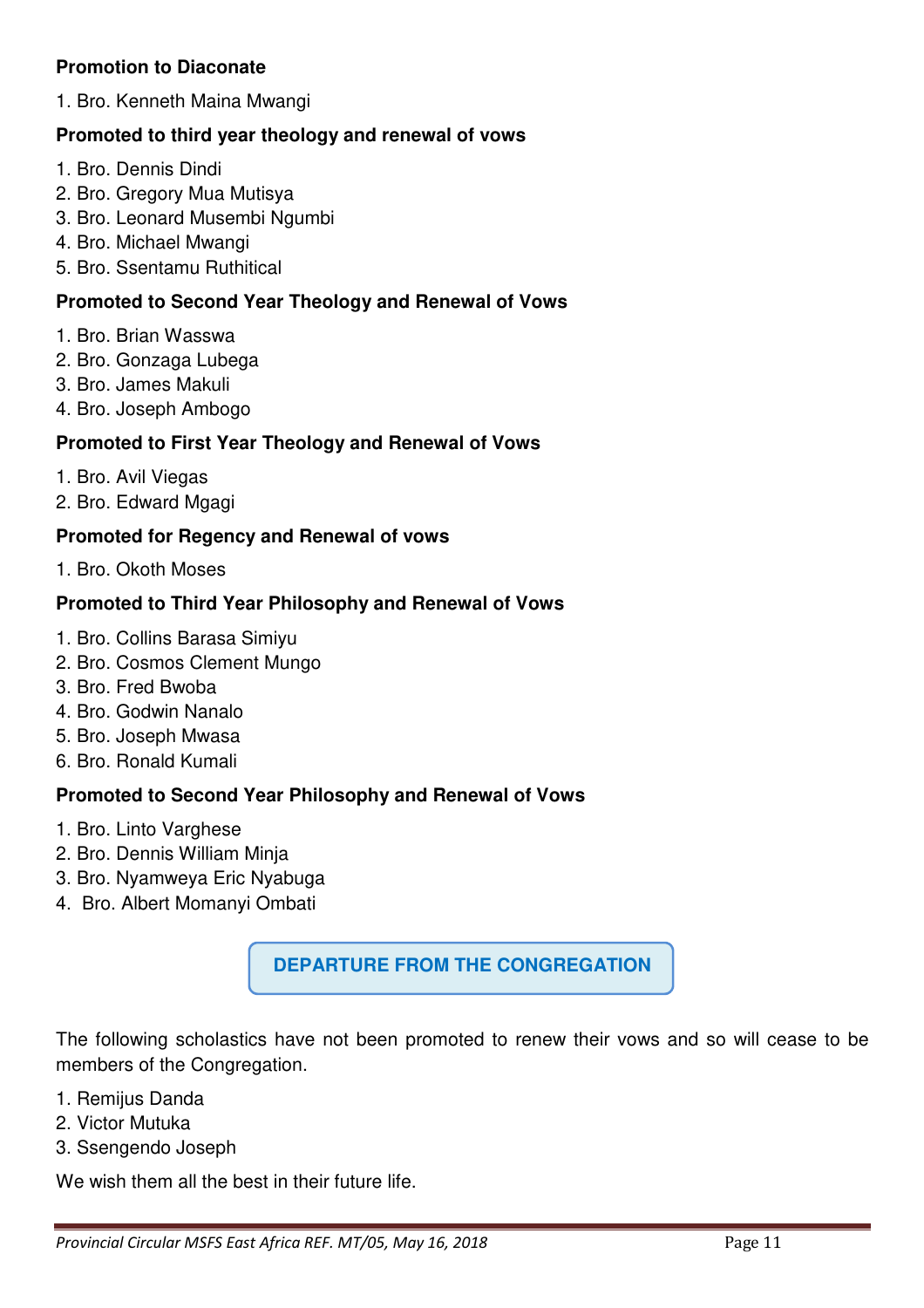### **The following confreres are on holiday:**

| Fr. Auppaden Siljo            | : March 15 to May 12                          |
|-------------------------------|-----------------------------------------------|
| Fr. Muthusamy Antonysamy      | : April 13 to July 13                         |
| Fr. Vettickal Sunny           | : April 15 to June 15                         |
| Fr. Sebastian Palakudy        | : April 10 to May 22                          |
| Fr. L. Yesu Doss              | : April 12 to June 12                         |
| Fr. Kollappallil Jomat        | : May 4 to 5 July                             |
| Fr. Chinnappan Arockiasamy    | : May 12 to July 25                           |
| Fr. Robert Soosai Raj         | : May 18 to July 18                           |
| Fr. Karottukambadathil Jobin  | : May 20 to July 21                           |
| Fr. Clement Sudhakar          | : May 23 to June 27                           |
| Fr. Vijayakumar Nelson        | : June 1 to 30                                |
| Fr. Japhet Kirimi             | : June 13 to July 13                          |
| <b>Ministry in Europe/USA</b> |                                               |
| Fr. Kurian Kollapallil        | : June 7 to June 21 (Ministry in USA)         |
| Fr. Thomas Kochalu            | : June 12 to August 20 (Ministry in USA)      |
| Fr. Sebastian Palakudy        | : August 1 to 30 (Family Synod in Ireland and |
|                               | visiting Europe                               |

**OBITUARY**

**Fr. S. Pilavendran** (44), of South East India province died on March 22, 2018.

**Fr. Thomas Illikattil** (73) of South West India Province died on March 24, 2018.

**Bro. Jacob Vattachira**, (84) of Vizag Province, died on April 09, 2018.

May they rest in peace!

Please fulfil the suffrages for our deceased confreres as prescribed by MSFS Constitutions.